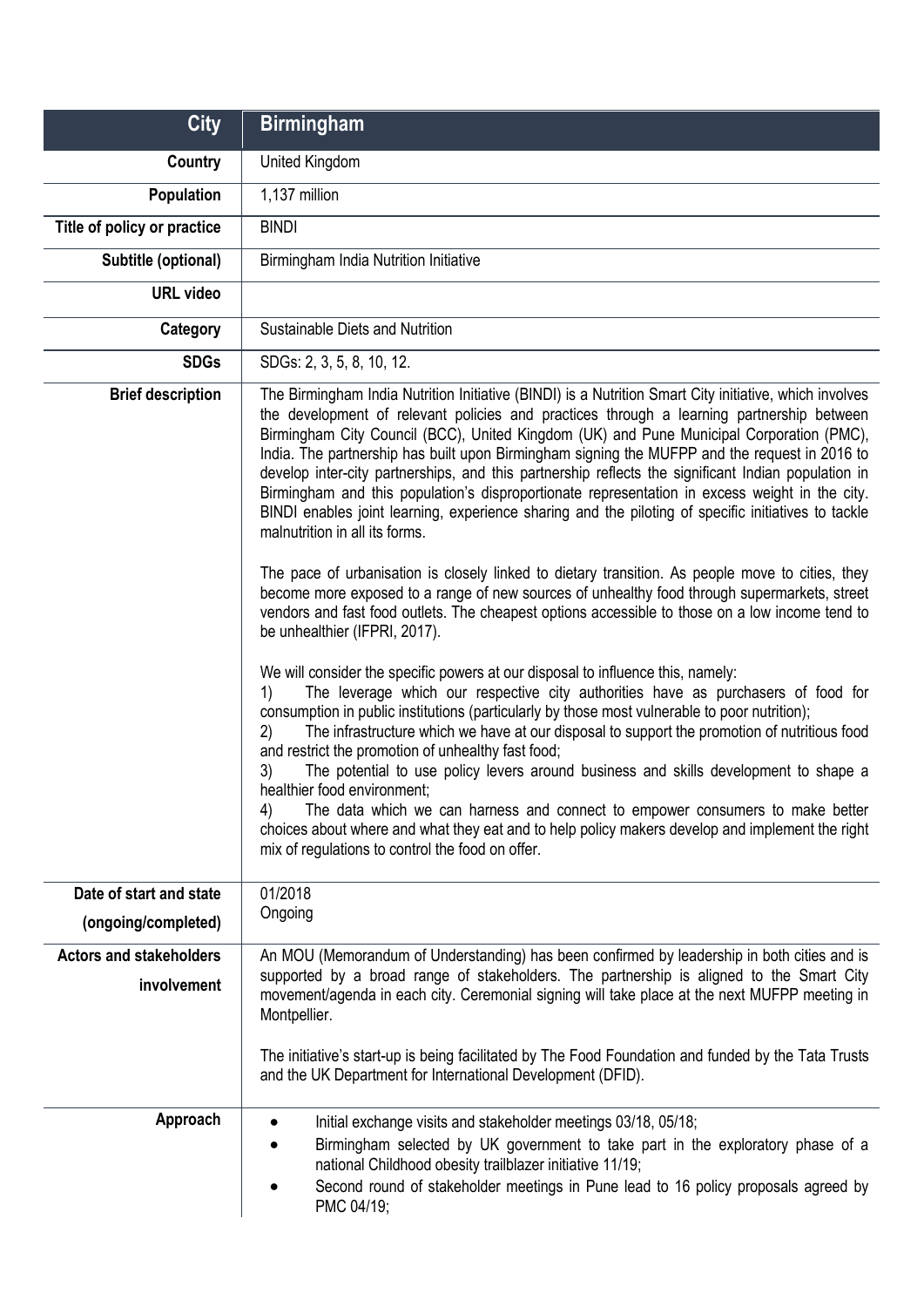|            | Plan for food system, citizen engagement in Pune developed 04/19 – implementation<br>from 09/19;                                                                                                                                                                                                                                                                                                                                       |
|------------|----------------------------------------------------------------------------------------------------------------------------------------------------------------------------------------------------------------------------------------------------------------------------------------------------------------------------------------------------------------------------------------------------------------------------------------|
|            | Plan for tackling upstream drivers of obesity in Birmingham developed 04/19 -<br>implementation from 09/19.                                                                                                                                                                                                                                                                                                                            |
| Innovation | Both cities aim to be Nutrition Smart Cities using data and technology to change the way that food<br>is produced, processed, distributed and consumed. The innovation lies in using a trans-continental<br>partnership to motivate leadership commitment towards healthier, more sustainable, food policy.<br>The signing of the partnership MOU secured the political leadership required to ensure food<br>remains a priority.      |
|            | Together we are exploring how data can be used to target those most vulnerable to failures of the<br>food system.                                                                                                                                                                                                                                                                                                                      |
|            | In Pune GIS mapping of all street food vendors is taking place to identify fresh food desserts/fat<br>swamps and digital solutions are being used to engage hundreds of thousands of citizens in the<br>development of nutrition, food and health strategy. Birmingham is learning from this.                                                                                                                                          |
|            | Birmingham has engaged citizens and stakeholders to identify upstream drivers of obesity. This<br>has led to an economic approach to tackling malnutrition at scale including a focus on the skills<br>and training agenda to stimulate a healthier, food economy. Pune is learning from this.                                                                                                                                         |
|            | Following a recent exchange visits, PMC proposed 16 policy options including stimulating the<br>supply of healthier food options in low-income communities, setting-up a healthy voucher scheme<br>for low-income mothers and restricting/banning junk food advertising.                                                                                                                                                               |
|            | A Food Policy Hackathon will take place in Birmingham and Crowdsourcing of food solutions will<br>take place in Pune over the summer months.                                                                                                                                                                                                                                                                                           |
| Impact     | The FAO-MUFPP framework was used to write the situational analysis for both cities. These<br>reports were the first of their kind in each city and shared with key stakeholders. Birmingham has<br>inputted into FAO-MUFPP consultations on data monitoring. The reports will evolve as access to<br>relevant data becomes available.                                                                                                  |
|            | A key aspect of the partnership is citizen engagement. Pune has experience of large-scale citizen<br>engagement through a variety of methods. Birmingham Public Health is currently undertaking a<br>Public Health consultation with Birmingham citizens and is learning from the tech-based methods<br>Pune uses to understand citizen views on food. Pune will provide leadership on monitoring the<br>impact of citizen engagement. |
|            | If EUROCITIES/MUFPP is successful in its bid for Horizon 2020 funding, this learning will also be<br>shared with other European cities. Birmingham is one of the consortium members.                                                                                                                                                                                                                                                   |
|            | We have followed guidance proposed by FAO-MUFPP Monitoring Framework to establish a<br>Birmingham Basket. This is a local adaptation of the national basket to monitor changes in food<br>purchases as we begin to implement our interventions.                                                                                                                                                                                        |
|            | Pune will be using a representative household survey to understand eating out practices,<br>frequency of consumption of selected processed foods and policy preferences. The household<br>survey will be complemented by focus group discussions carried out by the stakeholders.                                                                                                                                                      |
|            | In both cities initial work is being carried out with the most vulnerable groups.                                                                                                                                                                                                                                                                                                                                                      |